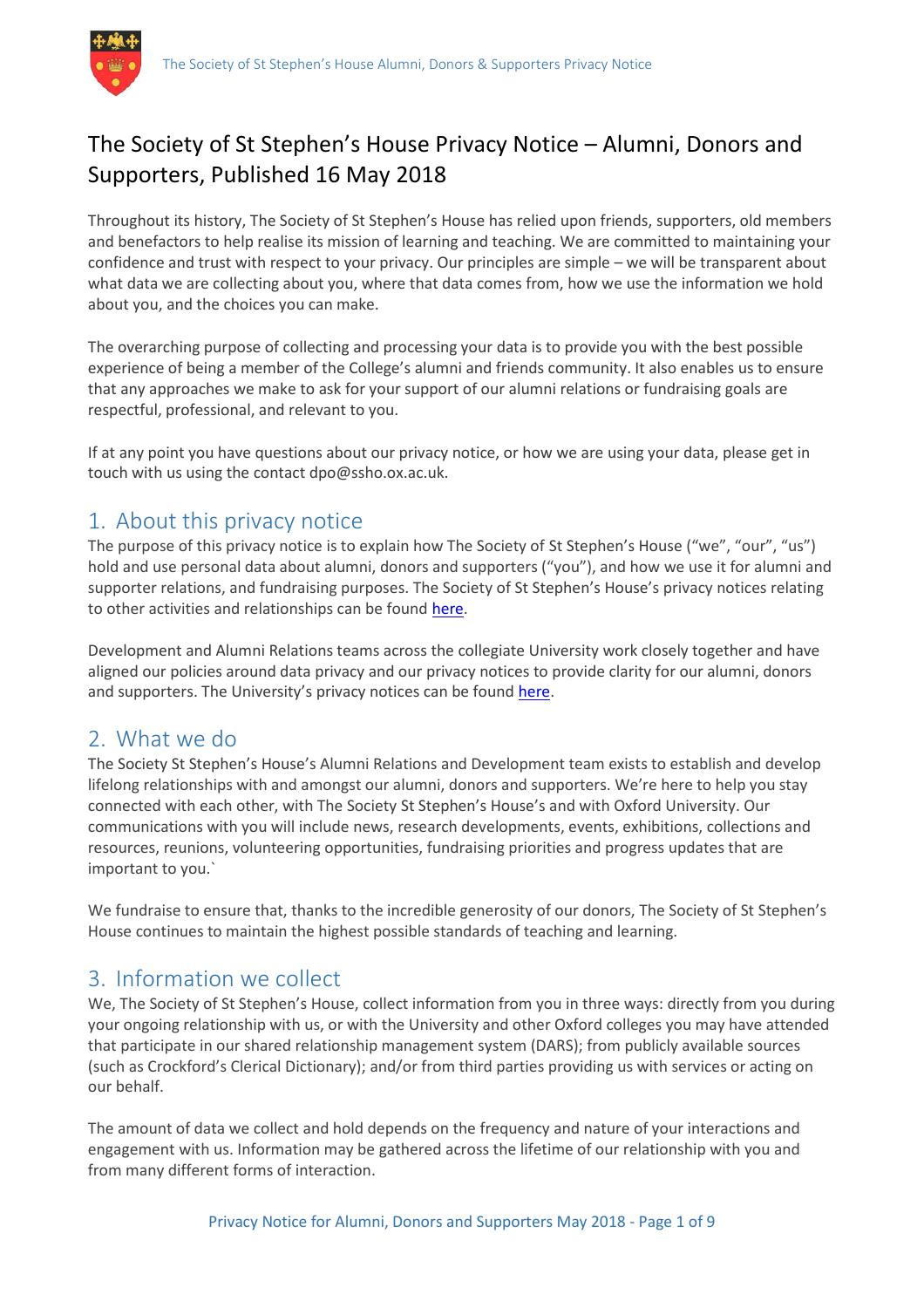

We may hold and process the following types of personal data about you:

#### Biographical information, which may include:

- name, title, contact details, date of birth, gender, marital status, spouse, partner and family details
- for current or past students: student ID, programme of study, department, college, matriculation or start date, graduation date, degree conferred
- awards received whilst studying at Oxford (prizes, scholarships, accolades, bursaries); other education history and professional qualifications
- involvement in sports teams, clubs and societies whilst at Oxford and subsequently
- employment details (incl. salary/salary band), career history, professional activities
- interests, activities and accolades, incl. honours, life achievements
- profile pictures which come from publicly accessible sources (where copyright allows)
- links to your public social media presence e.g. LinkedIn, Twitter, website or blog

#### Details of our ongoing relationship and your engagement with us, which may include:

- records of your personal interactions with us (e.g. correspondence, notes of meetings or conversations)
- your communication preferences; records of communications you have received from us, incl. copies of letters, emails or appeal literature sent, and of fundraising activities in which you have been included (e.g. annual fund mailings, telephone fundraising campaigns)
- data obtained through cookies and similar technologies such as pixels, tags, web beacons, and other identifiers. These help us understand how you interact with our email communications, websites and other online services we provide, e.g. crowdfunding, alumni networking sites. You will find a link to the relevant cookie policy on each of our websites
- your attendance (and that of your guests) on visits to, or at events across the collegiate University, including details of any payments made, and photographs, audio and video recordings in which you may be included
- details of benefits and services provided to you, e.g. use of college or University libraries, Oxford University Careers Service
- your connections to other alumni, students, staff, friends, groups or networks, donors and supporters within the collegiate University community
- membership of college or University social media groups e.g. Facebook, LinkedIn
- a record of offers of voluntary support you have made, e.g. offers of expertise, advice, mentoring, internships, coaching, accommodation/support for students visiting your area
- a record of volunteer work you have undertaken

#### Information about your giving, which may include:

- current and past donations and pledges, documentation relating to these gifts and records of the projects you have supported
- financial information required to process your gifts
- if you have given it, an indication of your intent to leave a legacy, including copies of Wills or sections of Wills
- any requests you have made for anonymity in relation to your giving
- thank you letters, donor reports provided relating to gifts you have made, correspondence and notes of meetings
- **•** plans for activities and future interactions
- records of membership of any societies or groups related to your giving
- your relationship to friends and patrons groups associated with, or providing support to, the collegiate University
- your relationship to relevant trusts, foundations and corporates, e.g. membership on board of trustees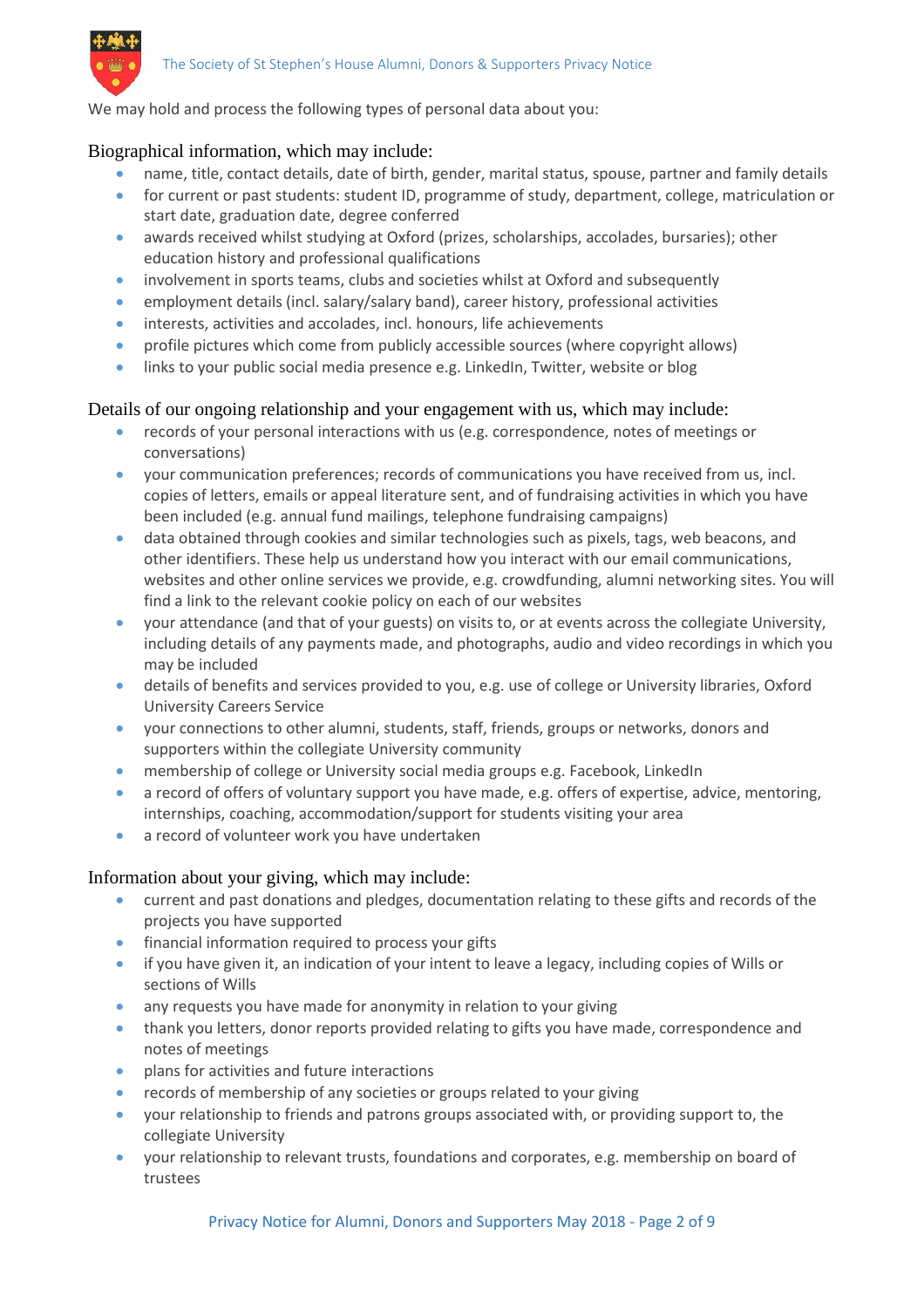

#### Information relating to your willingness or financial capacity to support our charitable objectives, which may include:

- Our understanding of your likely philanthropic interests, and a note of particular projects we think may be of interest to you. This understanding may be provided by you or from information in the public domain
- **Information about your giving to other organisations, and other support that you provide (e.g.**) volunteering roles, trusteeships), where this information is given to us by you or publicly reported, and where it helps us to understand your interests and capacity to provide support
- Other information which may give an indication of the scale of any potential philanthropic gift you may be able to give, such as information about earnings and assets, including property, or publicly reported estimates of wealth
- Any estimate we may make regarding the potential scale of your support on the basis of the above information and your previous giving
- **•** Personal recommendations, where made by other supporters, that you may be willing and able to provide support

#### Sensitive personal data, which may include:

- **Health information, including any medical conditions** we may use health information provided by you so we can make reasonable adjustments to improve the service we are able to offer you (e.g. seating or access at an event, dietary requirements, provision of disabled parking, or allocation of accommodation). With your permission, we may also hold health data to ensure our engagement with you is based on a suitable understanding of, and care and respect for, your particular circumstances.
- **criminal convictions, offences and allegations of criminal activity -** we may use publicly available information concerning criminal convictions and offences or allegations of criminal activity, including money laundering or bribery offences, to carry out due diligence on donors or prospective donors in line with our guidelines on the acceptance of gifts.
- **race or ethnicity, religious beliefs, sexual orientation, political opinions** we do not seek to obtain these categories of sensitive data. However, they may sometimes be inferred from other data we hold, for example, your relationships, society memberships, job titles, donations to specific causes or interests.

### 4. How we use your data

Your personal data are used by us for the following purposes in support of alumni and supporter relations, and fundraising:

#### For alumni and supporter engagement

- To manage our ongoing relationship with you and to provide a record of your interactions and contributions to college and University life
- To offer and manage a varied programme of events tailored to your interests, including networking events, subject reunions, Gaudy dinners, sports events, concerts, seminars and lectures
- To ensure you are aware of the wider programme of events, lectures and seminars taking place across the collegiate University which we believe may be relevant to you and that you may have an interest in attending
- To keep you up to date with news from your college, department, or other areas in which you have shown an interest, e.g. by making a donation, attending an event, or becoming a member/friend
- To provide you with information about alumni benefits and services, including access to the University of Oxford Careers Service
- To let you know of volunteering opportunities across the collegiate University, including linking current students with alumni for careers advice and internships, or speaking opportunities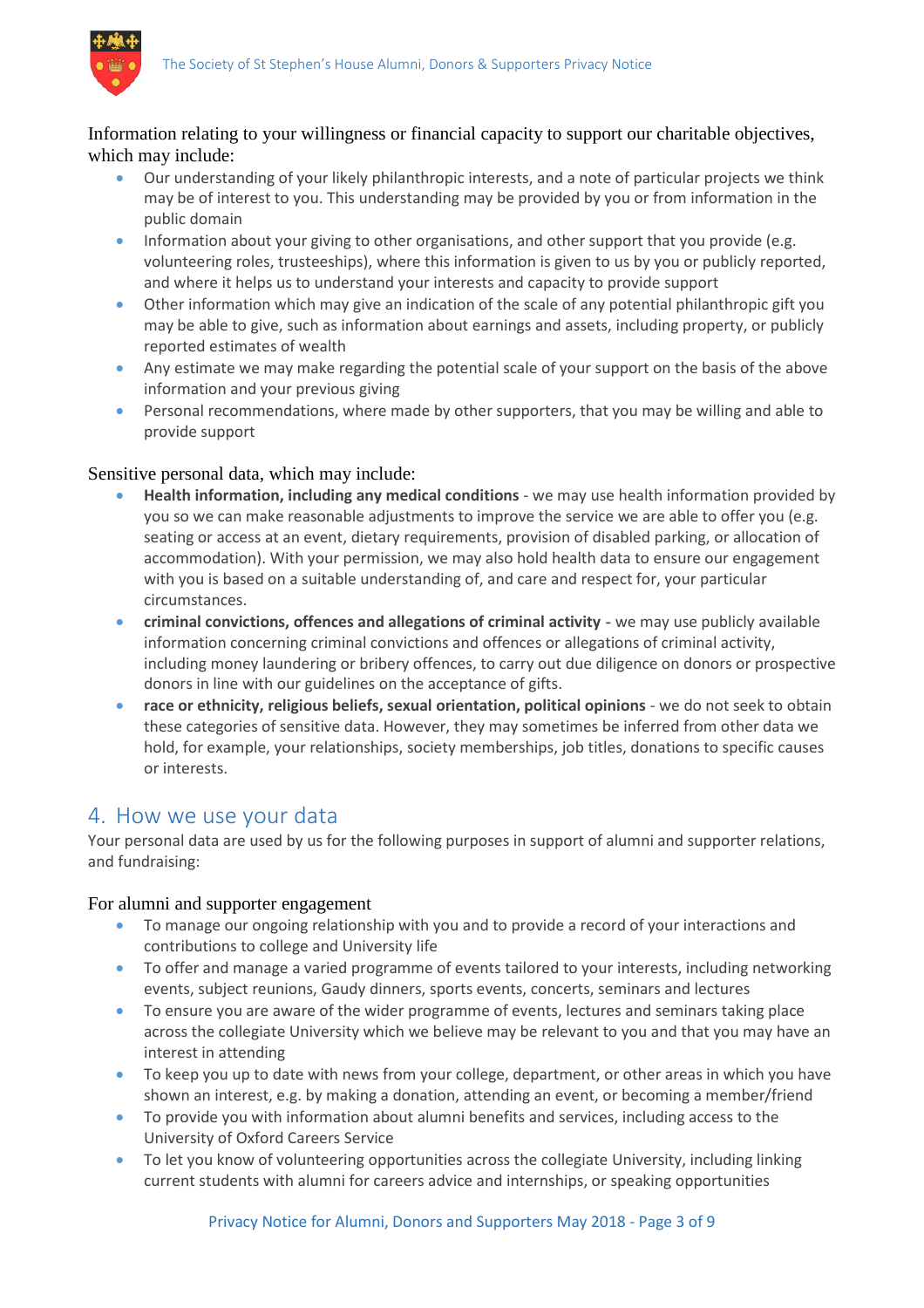

- To provide the most relevant content and best possible user experience when you are interacting with our digital communications and platforms
- To identify and profile potential volunteers, alumni ambassadors and event attendees
- To accept and process commercial revenue, e.g. for merchandise or event tickets
- To undertake surveys and market research
- To create classifications and groupings (through manual or automated analyses) in order to best direct engagement activities
- To analyse the success of our engagement activities, collect feedback, and manage complaints

#### For all fundraising and donor stewardship

- To help ensure that our fundraising efforts are conducted as efficiently as possible, and that our approaches to potential donors are respectful, professional, and made, as far as possible, based on evidence and an understanding of what may interest you
- To ask you for your support for our fundraising programmes, always mindful of fundraising best practice, and according to the fundraising promise
- To accept and process philanthropic revenue
- To provide acknowledgement, recognition and stewardship of your gift
- To inform you of the impact of your gift
- To create classifications and groupings (through manual or automated analyses) in order to best direct fundraising activities
- To support peer-to-peer fundraising campaigns
- To inform fundraising, marketing and donor stewardship strategies

#### For fundraising for major gifts

- In addition to analysing data shared with us, we may use publicly available information and recommendations from staff and supporters to identify individuals who we believe may have the interest and financial capacity to make a major gift.
- Where we have reason to think a potential donor may possess an interest and financial capacity to donate, we may research and collate additional information from sources in the public domain, typically concerning a potential donor's interests in so far as they may coincide with our work, their philanthropic activity, financial capacity and networks in order to substantiate this. We may undertake this research ourselves or use the services of a third-party partner. This new information may be added to the record of a donor or potential donor.
- Where this activity is being undertaken for a new contact with whom we have no previous relationship, we will provide the individual with a link to this privacy notice as part of our initial engagement.
- Information may be collated into a briefing or profile in order to assist the planning of an approach to a potential donor to discuss that individual's interest in our work and in supporting it.
- We may also carry out due diligence on potential donors using publicly available information in order to comply with our policy on the acceptance of gifts, and to fulfil our legal responsibilities.

#### For operational reporting, management reporting, and governance

 We may use your personal data for the purposes of operational reporting, to produce management information, and for other relevant purposes relating to the governance of the collegiate University. We will use only the data required and, unless necessary, we will use anonymised or pseudonymised data.

#### In our external communications

With your permission, we may publish your name in an online directory, in donor listings, as part of a guest list, or we may work with you to create press releases or case studies to be included in our publications or on our websites.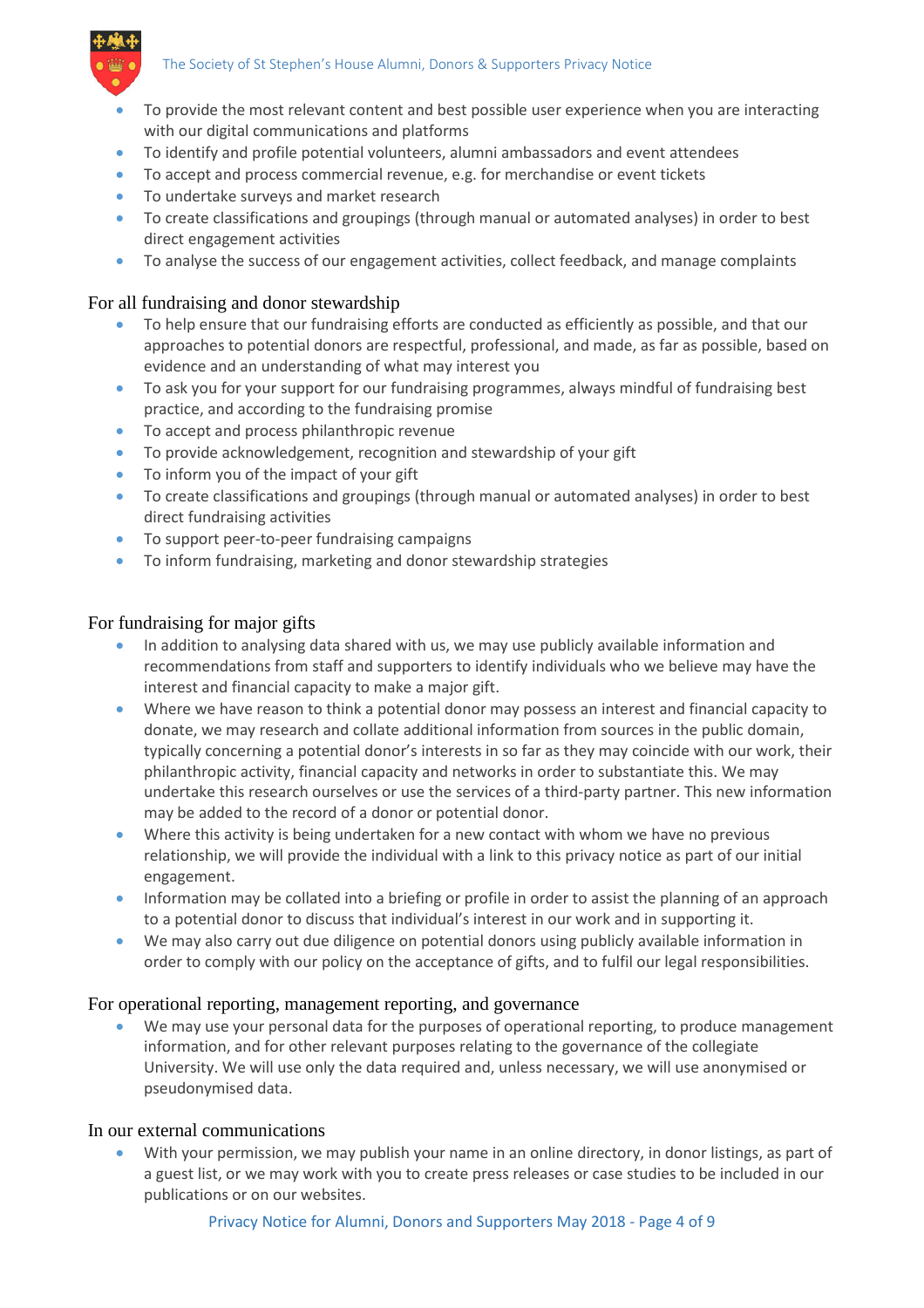

If you do not wish your data to be used in any of the ways listed above, or have any questions, please contact us using the details here*.*

### 5. When and how we share your data

We may, from time to time, need to share your personal data within the collegiate University of Oxford or with third-parties working on our behalf. We will only do this in appropriate circumstances, by secure means, and with the relevant data sharing agreements in place. We do not, and will not, sell your data.

Third parties will only process your personal data on our instructions and where they have agreed to treat your data confidentially and to keep it secure. We only permit them to process your personal data for specified purposes. We do not allow our third-party service providers to use your personal data for their own purposes nor to keep your data after the processing is complete. All our third-party service providers are required to take appropriate security measures to protect your personal information in line with our policies.

Whenever your information is shared, we will always seek to share the minimum amount of information necessary to fulfil the purpose, this includes the use of anonymised or pseudonymised data where that is sufficient.

Your data may be shared in the following ways:

#### Within the collegiate University of Oxford

We may share your data with colleges and departments that make up the collegiate University. We will do this only where it is necessary in order to carry out any of the purposes listed in this privacy notice. For example, where the University is coordinating with one or more colleges to organise shared events to which you are invited; to manage and coordinate relationship management activities with you; to ensure your contact information is up-to-date, to distribute to your college any gifts received via the University's payment methods.

We may also share relevant data, in appropriate circumstances, with college or University Sports Clubs and Societies where you are (or were) a member of that club or society.

#### Within the collegiate University of Oxford via the Development and Alumni Relations System (DARS)

The collegiate University of Oxford utilises a shared relationship management system, known as DARS (Development and Alumni Relations System), to store and share data across participating teams, departments, and colleges. Our objective in doing so is to improve our mutual understanding of the multiple relationships you have across the collegiate University; we believe this understanding is crucial for us to be able to provide you with the best possible experience we can. Developing a better appreciation of our relationship with you should improve our communications with you and mean we are better able to respond to your preferences about how we stay connected with you. This includes improving the quality of the data we hold about you and ensuring that we are processing the latest and most accurate data you have provided.

The Society St Stephen's House uses DARS and is therefore a "joint data controller" of your personal data, together with the University of Oxford and other college participants. This means that if you have questions about your data you can either contact us or the University and we will liaise as appropriate to respond to your query.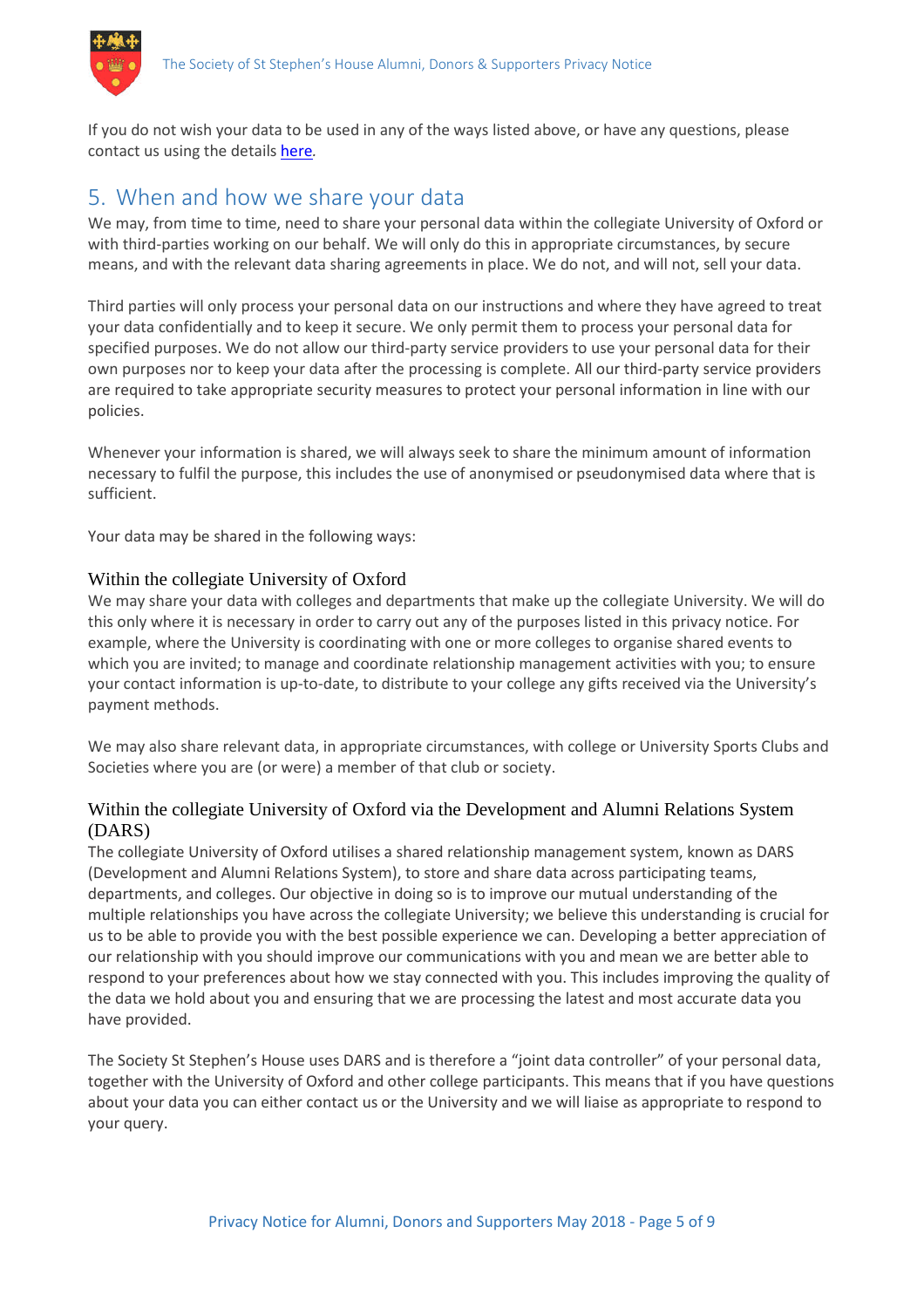#### With organisations or individuals affiliated to The Society of St Stephen's House

We benefit from a network of organisations and individuals who volunteer their support to The Society of St Stephen's House. We may share relevant data with them, in appropriate circumstances, by secure means, and with the relevant data sharing agreements in place. These may include:

- Volunteers offering their expertise by serving on boards or otherwise advising on or assisting with alumni or development matters
- Recognised University or college alumni societies and networks, for example when they are helping to organise a dinner or host an event to which you are invited.

# With partner organisations that accept gifts in support of The Society of St Stephen's House

The following organisations enable tax-efficient giving to The Society of St Stephen's House and the collegiate University of Oxford, from outside of the UK. Data may be shared by us with these organisations where it relates specifically to donations you have made, or have pledged to donate via these organisations.

- **Americans for Oxford, Inc. (AFO)** accepts gifts in support of the collegiate University of Oxford. AFO has been determined by the United States Internal Revenue Service to be a tax-exempt public charity. The personal data you provide when making a gift to AFO are collected and processed by Oxford University's North American Office using the shared Development and Alumni Relations System (DARS).
- **Swiss Friends of Oxford (SFOU)**

Swiss residents can give tax efficiently to the collegiate University of Oxford. SFOU is set up as an association (Verein) under Swiss law and has a tax ruling from the canton of Zug recognising its taxexempt status.

**German Friends of Oxford University**

Residents of Germany can also make tax-efficient donations to the collegiate University of Oxford via the German Friends of Oxford University without incurring any fees.

With third-party organisations engaged by The Society of St Stephen's House to provide services: These include but are not limited to:

- mailing houses, printers, event organisers or venues
- organisations providing tools such as relationship- or event-management systems; databases and reporting/analysis tools; alumni networking or crowdfunding platforms; email or survey tools; payment services (e.g. direct debit, online donation processing)
- organisations assisting with activities such as market research, marketing and communications, organisational effectiveness, strategy and planning, auditing, business intelligence and analysis, customer experience

## 6. How we protect your data

The Society of St Stephen's House takes precautions to safeguard your personal information against loss, theft and misuse, unauthorized access, disclosure and destruction through the use of appropriate administrative, physical and technical security measures.

**Our shared relationship management system (DARS)** is hosted on a secure server within the University of Oxford's network and is protected by multi-level authentication. Access is limited to individuals who need to see and use the data to carry out their duties, and access rights are restricted according to individual job roles in order to ensure that users only see information that is relevant to them. All DARS users receive appropriate training, including training on data privacy, before being granted access.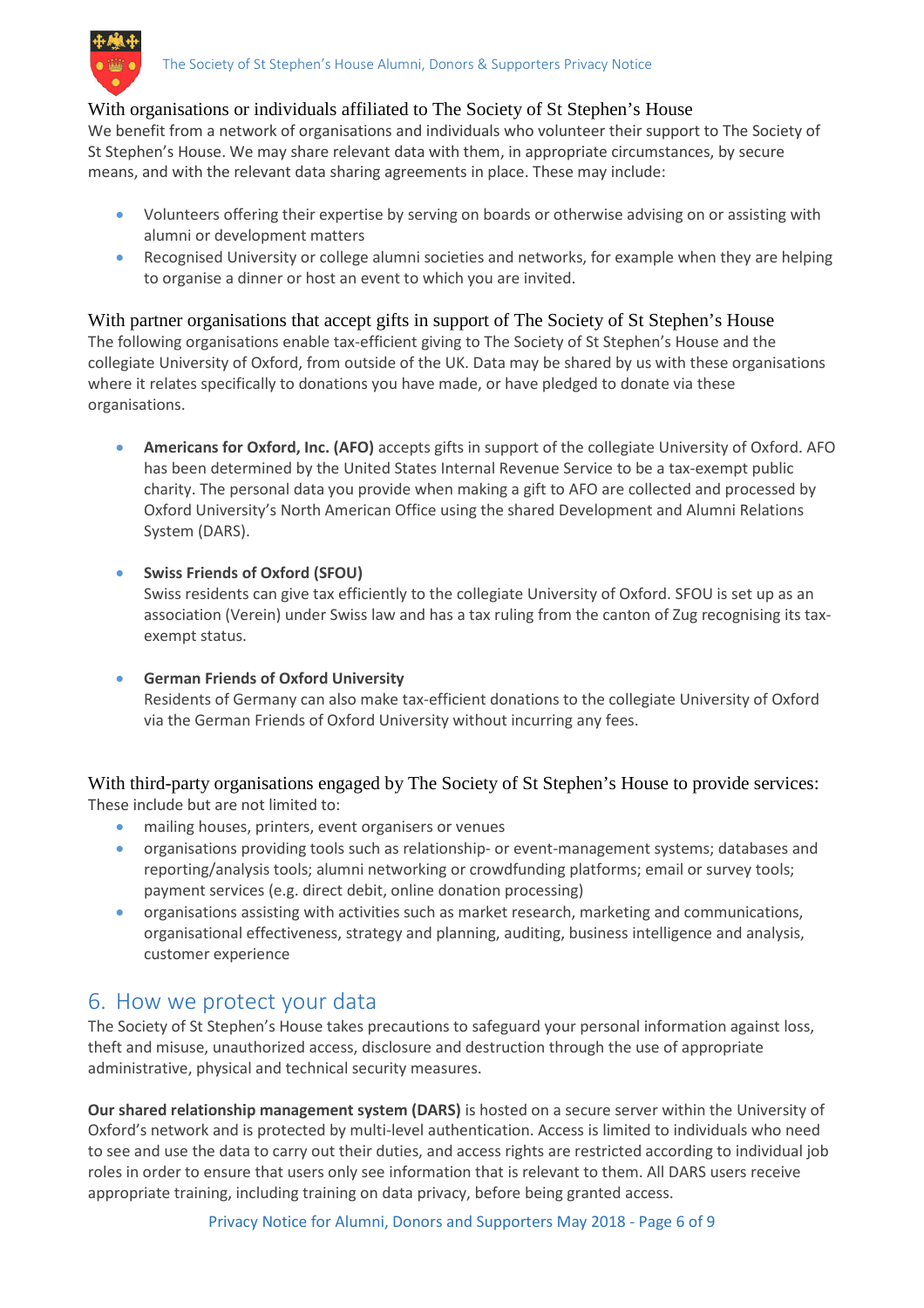

**Where you have provided us with your credit or debit card information**, over the phone, or on a printed giving form, that data is stored securely and destroyed after your payment has been processed. Bank details used for processing Direct Debits are stored under the Direct Debit Guarantee Scheme *[insert https://www.directdebit.co.uk/DirectDebitExplained/pages/directdebitguarantee.aspx].* Online donations are processed via our third-party payment service providers and your credit or debit card information is not collected or stored by us.

**Transfers of your data outside of the European Economic Area (EEA)** - although most of the information we collect, store and process stays within the UK, some information may be transferred to countries outside of the European Economic Area (EEA). This may occur if, for example, one of our third-party partners' servers are located in a country outside of the EEA. This may also occur where staff in our international offices access DARS, our shared relationship-management system.

Transfers outside of the EEA will only take place if one of the following applies:

- the country receiving the data is considered by the EU to provide an adequate level of data protection
- the organisation receiving the data is covered by an arrangement recognised by the EU as providing an adequate standard of data protection e.g. transfers to companies that are certified under the EU US Privacy Shield
- the transfer is governed by approved contractual clauses
- the transfer has your consent
- the transfer is necessary for the performance of a contract with you or to take steps requested by you prior to entering into that contract
- the transfer is necessary for the performance of a contract with another person, which is in your interests
- the transfer is necessary in order to protect your vital interests or of those of other persons, where you or other persons are incapable of giving consent
- the transfer is necessary for the exercise of legal claims
- the transfer is necessary for important reasons of public interest

## 7. How long we keep your data

The Society of St Stephen's House considers its relationship with alumni, donors and supporters to be lifelong and we will retain much of your data indefinitely unless you request otherwise. When determining how long we should retain your personal data we take into consideration our legal obligations and tax or accounting rules. If you have pledged a legacy gift, it will be necessary to retain your data until your gift is received, so that we can identify the gift against that pledge. When we no longer need to retain personal information, we ensure it is securely disposed of. We may keep anonymised statistical data indefinitely, but you cannot be identified from such data.

# 8. The legal basis for processing your data

We will only use your personal data where the law allows us to do so. Most commonly we rely on the following legal bases for processing your personal data:

- Where we have a **legitimate interest** to do so for purposes listed within this privacy notice. Where we use legitimate interest as the basis for our processing we have carefully considered each of the ways we process your data to ensure that we carry out our activities with a focus on the interests of our alumni, donors and supporters, and in the most efficient and effective way.
- Where we need to **perform the contract** we have entered into with you. Information processed for this purpose includes, but is not limited to, the information you provide when you register for an event, or to enable us to process a donation.

Privacy Notice for Alumni, Donors and Supporters May 2018 - Page 7 of 9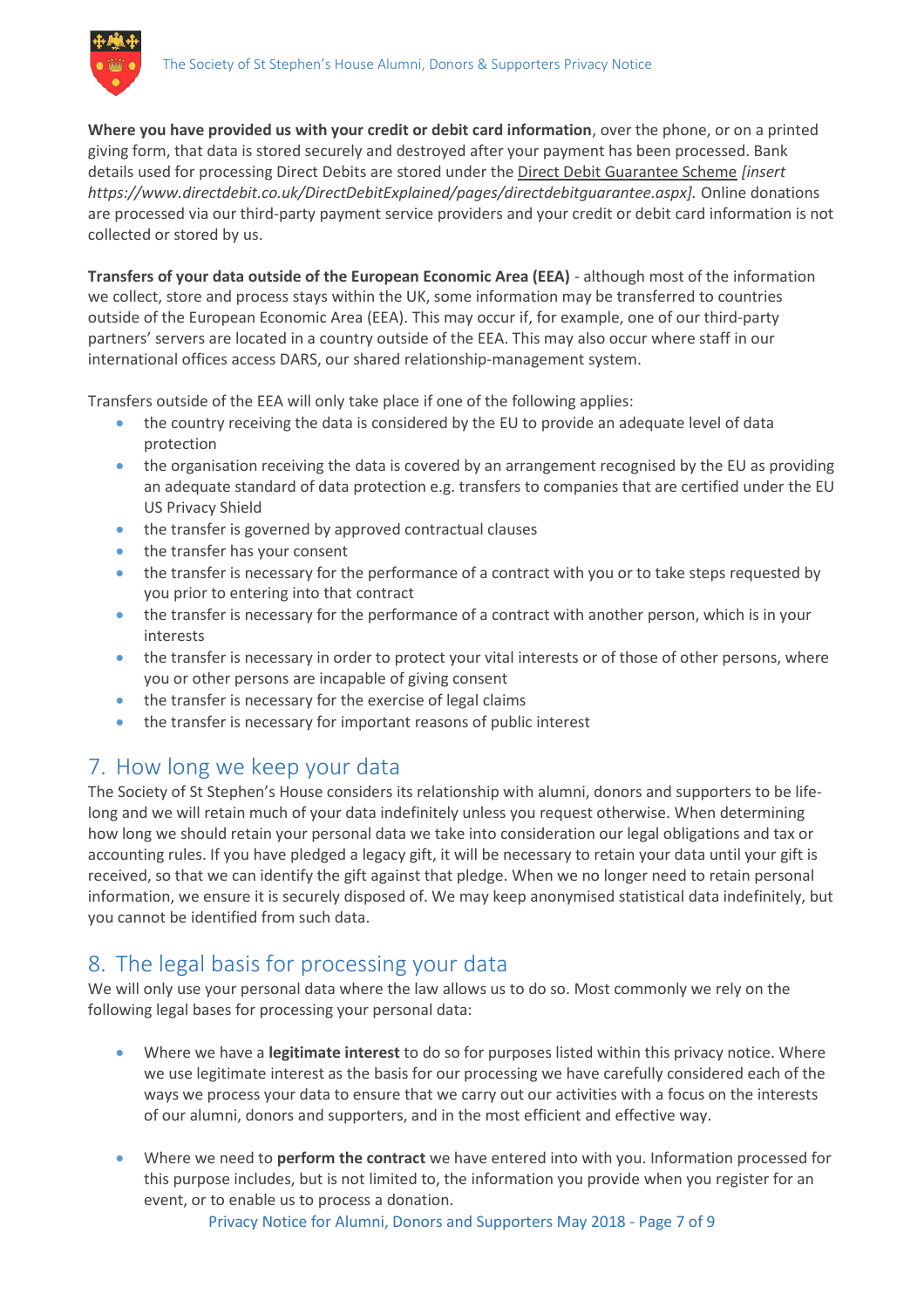

- Where we are required to comply with our legal obligations, such as for: reclamation of Gift Aid on your donations; statutory returns to the Office for Students (OfS), the Charity Commission or ICO; participation in the HESA Graduate Outcomes Survey; responses to the Charity Commission or ICO in relation to audits or official investigations; responses to FOI Requests, under the Freedom of Information Act 2000.
- Where your **consent** is required, for example where sensitive personal data is recorded. You can withdraw your consent at any time and we will stop any processing of your personal data requiring your consent. *See: "Your legal rights and choices in connection with your personal data".*

#### **Change of purpose**

We will only process your personal data for the purposes for which we collected it, unless we reasonably consider that we need to use it for another related reason and that reason is compatible with the original purpose. If we need to use your data for an unrelated purpose, we will seek your consent to use it for that new purpose. Please note that we may process your data without your knowledge or consent, in compliance with the above rules, where this is required or permitted by law.

# 9. Your legal rights and choices in connection with your personal data

Under certain circumstances, by law you have the right to:

- **Request access to your personal data** (commonly known as a "subject access request"). This enables you to receive a copy of your data and to check that we are lawfully processing it.
- **Request correction of your data.** This enables you to ask us to correct any incomplete or inaccurate information we hold about you.
- **Request erasure of your data.** This enables you to ask us to delete or remove your data where there is no good reason for us continuing to process it. You also have the right to ask us to delete or remove your data where you have exercised your right to object to processing (see below).
- **Object to processing of your data** where we are processing it meet our public interest tasks or legitimate interests (or those of a third party) and there is something about your particular situation which makes you want to object to processing on this ground. You also have the right to object where we are processing your data for direct marketing purposes.
- **Request the restriction of processing of your data.** This enables you to ask us to suspend the processing of your data, for example if you want us to establish its accuracy or the reason for processing it.
- **•** Request the transfer of your data to another party.

Depending on the circumstances and the nature of your request it may not be possible for us to do what you have asked, for example, where there is a statutory or contractual requirement for us to process your data and it would not be possible to fulfil our legal obligations if we were to stop. However, where you have consented to the processing, you can withdraw your consent at any time by emailing the relevant department. In this event, we will stop the processing as soon as we can. If you choose to withdraw consent it will not invalidate past processing.

If you want to exercise any of the rights described above or are dissatisfied with the way we have used your information, please contact the University's Information Compliance Team at data.protection@admin.ox.ac.uk. The same email address may be used to contact the University's Data Protection Officer. We will seek to deal with your request without undue delay, and in any event in accordance with the requirements of the GDPR. Please note that we may keep a record of your communications to help us resolve any issues which you raise.